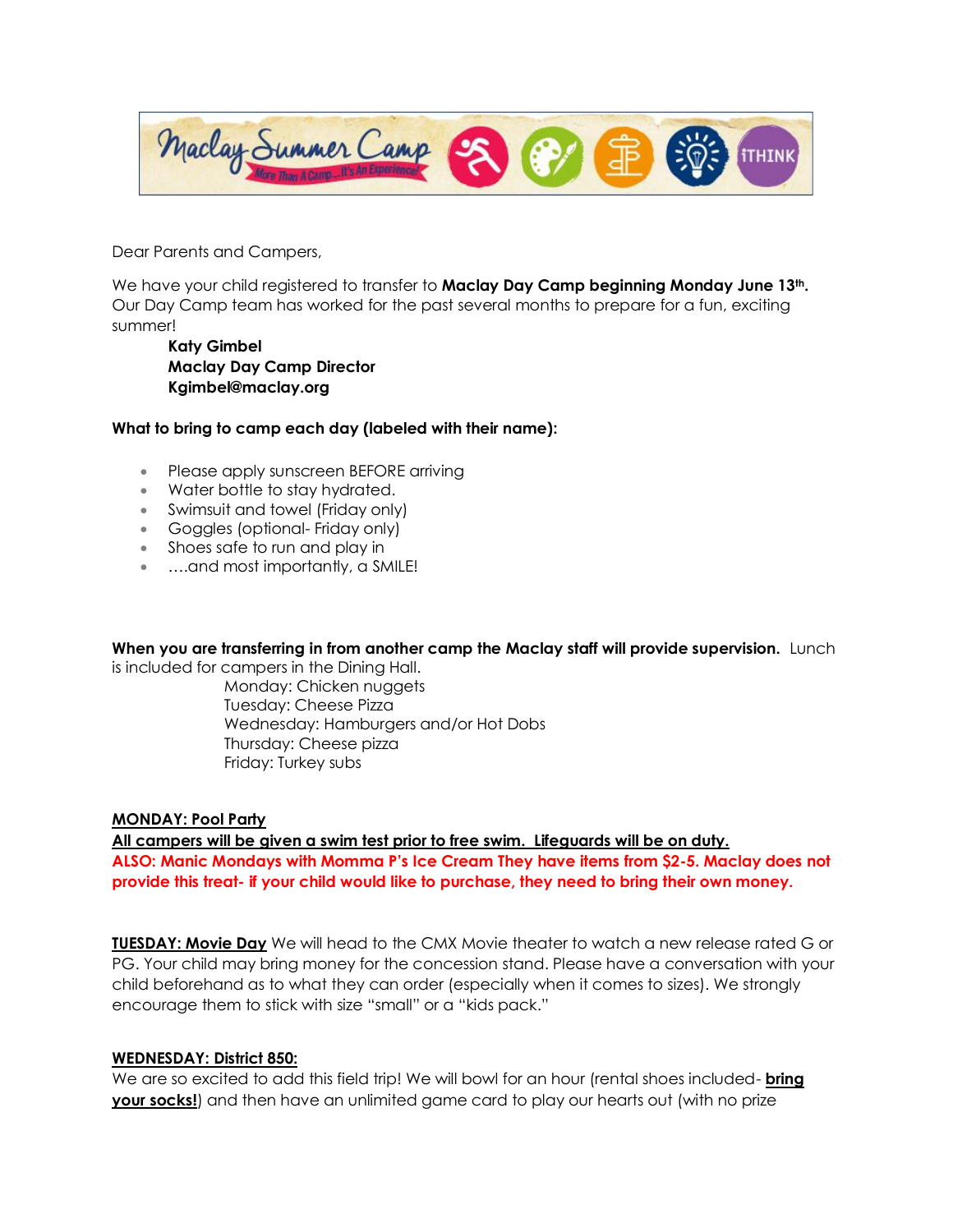redemption). Because there will be no prize redemption, you will not need to send in any money for this trip. Everything is included!

# **THURSDAY: Skating**

Admission & skate rental are included. Your child may either choose to skate **OR** do the indoor playground. If your child wants to do both, they need to bring an additional \$4. The Skate Mate rental is \$6. **Do not forget your socks**! You will need them for both skating and the indoor playground. **ALSO: Thirsty Thursdays with Kona Ice! They have snow cones from \$2-5. Maclay does not provide this treat- if your child would like to purchase, they need to bring their own money.** 

# **FRIDAY***:*

We will take an all-day trip to Wakulla Springs. Your camper needs to decide if they wish to attend their morning camp and then get picked up at noon OR come with day camp all day Friday. For this, please have your child dressed already in their bathing suit when they arrive at camp. Please email us your decision by Thursday afternoon so we can prepare the correct number of lunches. Pack an entire change of dry clothes. Your child may bring an iPad or book for bus ride entertainment (it will stay in the locked bus once we arrive at Wakulla Springs). Please be here by 8:45 am, we will leave promptly at 9 am. We will have a Goldfish snack and a lunch of turkey and cheese sub, cookie, and chips. If your child will not eat this, please pack an additional lunch & drink. Your child will not need any money for this trip- we will not take a trip to the gift shop, nor do the boat tour. This is a swimming only trip, so if your child is not keen on swimming, please take this into consideration before sending them to camp on Friday.

### **Pick up procedures for campers:**

**Please pull up to the Cartee Gym West Doors (adjacent to playground) between 2:45pm-3:00pm.** Do not get out of the car. Someone will be there to radio for your child to be escorted out to your vehicle. Make sure you know your family's PIN (4 digit number) to pick up the camper.

- If you need to pick up prior to 2:50 pm, please call **Katy Gimbel** at 850 933-5549 and someone will walk your child out to you.
- After Care: (pre-registered only) Please pull up to the Dining Hall's east doors (facing the grass parking lot) between 5:00 pm and 5:30 pm. Do not get out of the car. Someone will be there to radio for your child to be escorted out to your vehicle. If you arrive before 5:00 pm, please call 850-894 –0908. Make sure you know your family's PIN (4 digit number) to pick up the camper.

## **Camp safety:**

Maclay has a registered nurse on campus to help support the safety and wellness of our campers. All campers must sign a waiver, produce immunization records, and follow our safety protocols. Before arrival to camp each morning, please screen your child for presence of acute illness symptoms. Any camper with symptoms present will be asked to stay home until symptoms have resolved (without the use of medication) for at least 24 hours. As always, seek medical attention and testing when appropriate.

The following is a list of symptoms:

- $\bullet$  Fever  $\geq$  100.0 or chills
- Nausea or vomiting